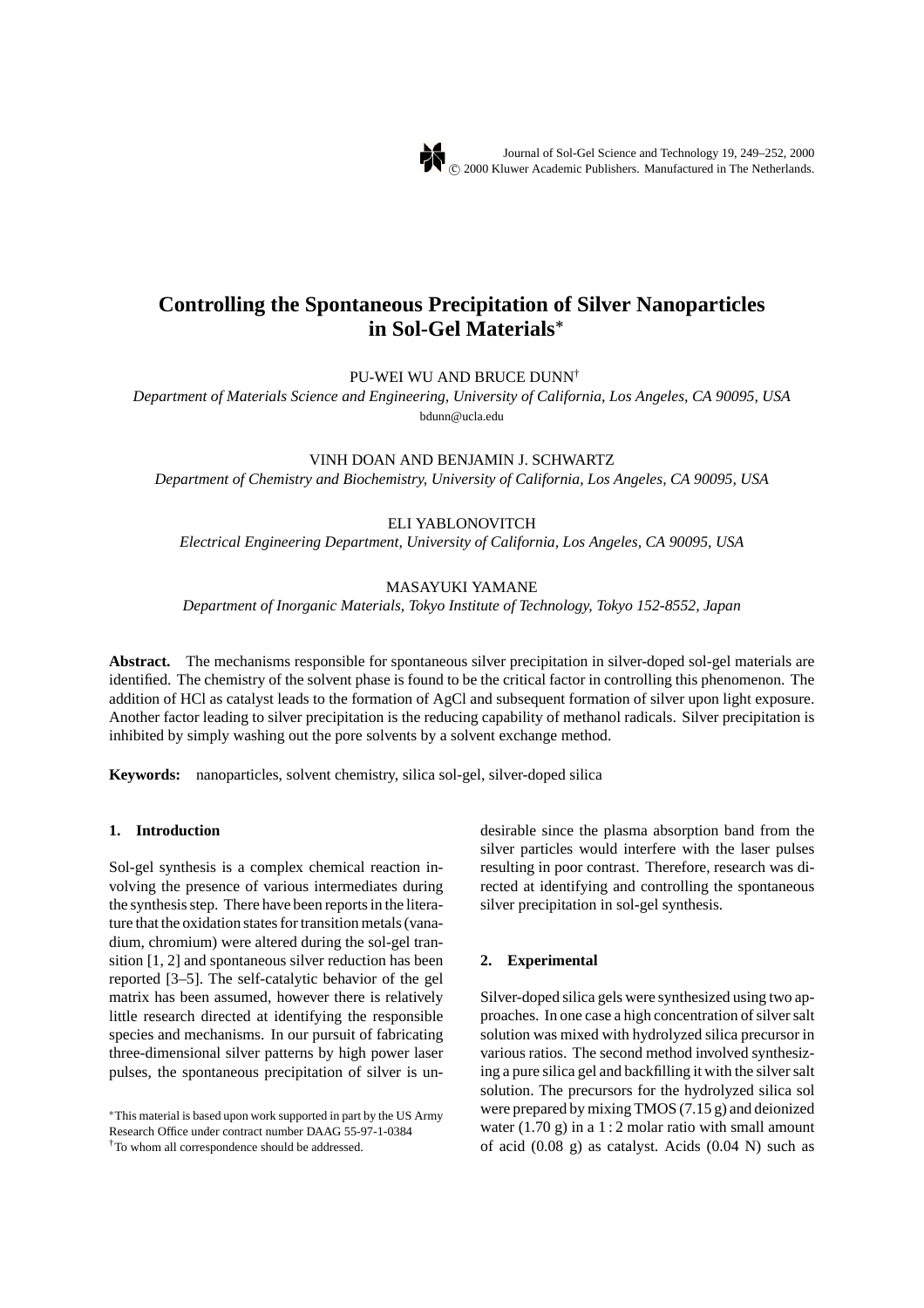hydrochloric acid (HCl), nitric acid (HNO<sub>3</sub>) and sulfuric acid  $(H_2SO_4)$  were used. The mixture was mixed ultrasonically for 15 minutes and became a homogeneous solution.

Aqueous solutions of silver nitrate (1.06 M) or silver perchlorate (0.49 M) were used as the silver source. These solutions were mixed with the hydrolyzed sol and the resulting one-phase solution was then poured into a cuvet and sealed with parafilm for gelation. The compositions prepared had a 2 : 1 weight ratio of silver salt solution : hydrolyzed silica sol.

The other synthesis approach employed solvent exchange. Rather than a silver salt solution, deionized water was mixed with the hydrolyzed sol in a 2:1 weight ratio and allowed to gel. After gelation, solvent exchange was carried out by immersing the wet gel in a large volume of deionized water to remove the methanolic pore solvent. Then, the washed gel was solvent exchanged with the silver salt solution. In this way, the resultant liquid phase in the pores of the wet gel contained nearly the same concentration of silver as that of the silver salt solution. The synthesized wet get monoliths were typically  $0.5 \times 1 \times 2$  cm and did not exhibit any significant shrinking.

#### **3. Results and Discussion**

### *3.1. Effect of Catalysts*

Previous research on sol-gel materials doped with silver salt solution demonstrated irreversible silver precipitation during the sol-gel transition [3–5]. The same behavior was observed in our samples as was evident from the gradual color changes after mixing the hydrolyzed sol and the silver salt solution. In addition, the precipitation occurred regardless of the catalysts used, silver salt concentrations or silver salt purity. Figure 1 shows representative absorbance curves of a gel sample with the hydrolyzed sol catalyzed by either HCl or  $HNO<sub>3</sub>$ . The existence of silver nanoparticles is confirmed by the characteristic plasma absorption band centered at 410 nm. In the case of HCl catalysis, the absorption behavior initially exhibited a scattering dominated curve. Thereafter, the silver plasma absorption peak appeared and grew with time. For the  $HNO<sub>3</sub>$  case, after mixing for 30 min, there is a broad absorption band appearing at 415 nm which suggests an initial particle size of 14 nm [6]. The broad bandwidth (FWHM  $=$ 226 nm) of this absorption band suggests the presence of a wide distribution of particle sizes. After gelation, the absorption curves showed a strong absorption band



*Figure 1*. Representative absorption curves for samples containing 1.06 M AgNO3/H2O and the hydrolyzed silica sol. The hydrolyzed sol from (A) and (B) is catalyzed by HCl with (A) taken after mixing for 30 minutes (still in a liquid state) and (B) taken after 17 hours  $(in a gel state)$ . The hydrolyzed sol from  $(C)$  and  $(D)$  is catalyzed by HNO3 with (C) taken after mixing for 30 minutes (still in liquid state) and (D) taken after 17 hours (in a gel state).

around 430 nm. However, the scattering by internal pores renders the particle size estimation unreliable. TEM analysis (not shown here) showed that the gels contain silver particles with sizes between 5 nm and 30 nm.

The mechanism for silver precipitation in HCl catalyzed gels was elucidated in a series of control experiments where HCl solutions with different concentrations (0.2 M, 0.04 M and 0.004 M) were mixed with aqueous  $AgNO<sub>3</sub>$  solution (1.06 M) to produce aqueous silver salt solutions analogous to those used as the sol-gel precursors. Optical absorption showed a scattering-like behavior which was strongly dependent on the HCl concentration. The scattering was due to suspended particles which were formed immediately after mixing. These suspended particles precipitated to the bottom of the cuvet with time and X-ray diffraction indicated that the precipitates were silver chloride (Fig. 2).

The reason for silver chloride precipitation from solution is due to the low solubility of the AgCl in aqueous solution. The solubility for AgCl is  $6.2 \times 10^{-6}$  M in cold water and it is expected that the actual solubility in the sol-gel precursor solution is smaller [7]. The silver ion concentration in the final wet gel materials (0.70 M) is well above the solubility limit and thus the factor causing precipitation of AgCl is the concentration of HCl used as catalyst. The concentration of the chlorine ions in the sol-gel precursor solution is  $4.1 \times 10^{-4}$  M, which is two orders of magnitude greater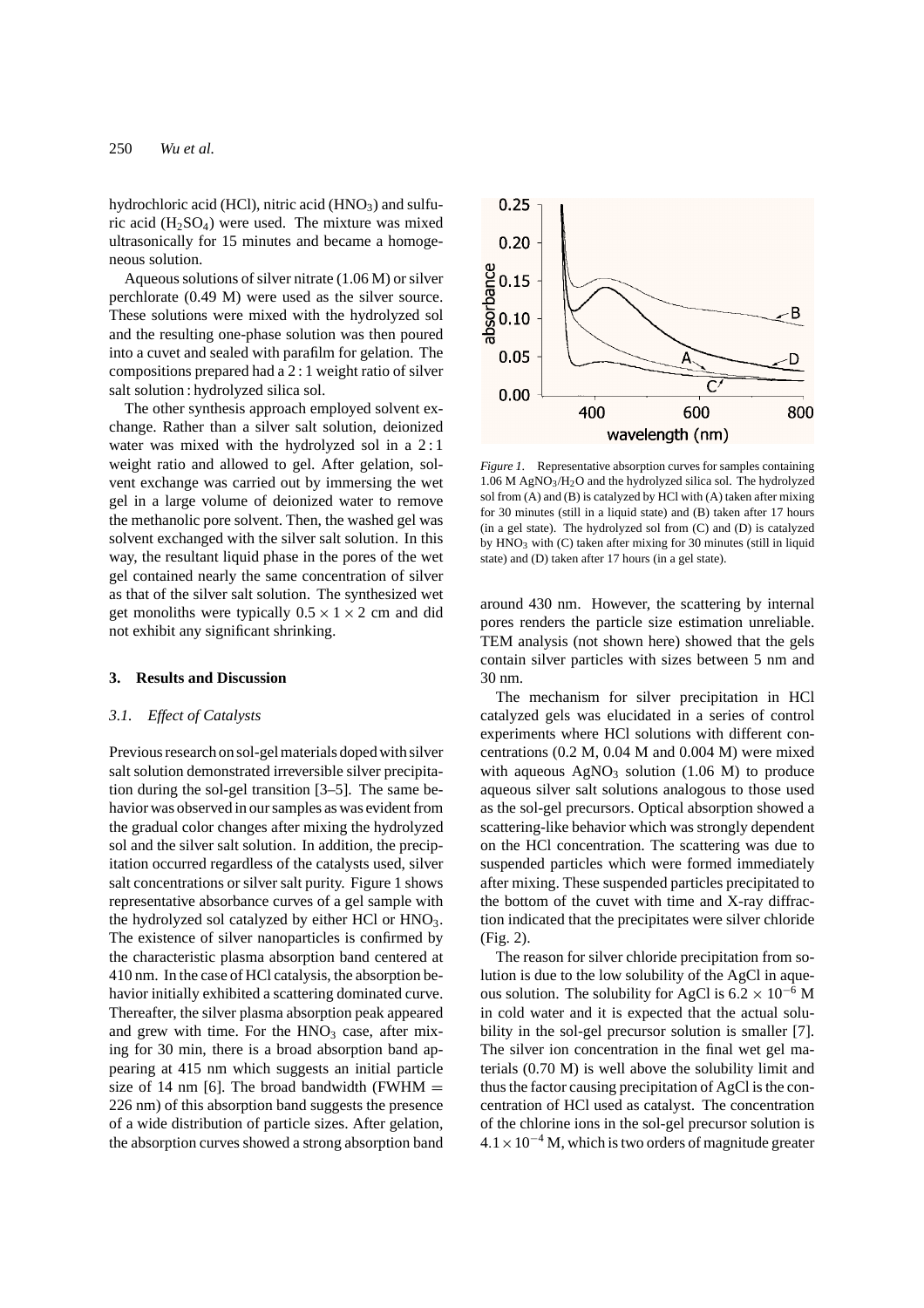

*Figure 2*. X-ray diffraction data of precipitates formed from the addition of HCl (0.04 N) to an aqueous  $AgNO<sub>3</sub>$  solution (1.06 M). The phase is identified to be cubic AgCl.

than the solubility limit of AgCl. It is for this reason that we observed scattering-like behavior immediately after mixing the silver salt solution with the hydrolyzed sol.

The AgCl microcrystals are known to be photosensitive and produced silver nanoparticles upon exposure to ambient light. This was observed in the absorbance data (Fig. 1) of the gel samples catalyzed by the HCl. Thus, the HCl-catalyzed gels changed from scatteringlike absorbance at short times into a silver plasma absorption band.

### *3.2. Effect of Pore Solvent*

The above description provides the reason for silver precipitation in gels catalyzed by the HCl, but does not explain precipitation observed for gels catalyzed by  $HNO<sub>3</sub>$  or  $H<sub>2</sub>SO<sub>4</sub>$ . In order to clarify the reduction mechanism responsible for the silver precipitation, a solvent exchange method was developed to examine the role of the pore solvents in the silver reduction process.

The simple two-step solvent exchange method effectively eliminated the precipitation of silver particles. After washing in deionized water, the wet gel exhibits only a  $\lambda^{-4}$  Raleigh scattering behavior resulting from the internal pores (Fig. 3). Subsequent washing with the  $AgNO<sub>3</sub>$  aqueous solution leads to only the absorption at 330 nm from the silver salt solution. Thus, there is no indication of the characteristic plasma absorption of Ag◦ nanoparticles at 410 nm as observed in Fig. 1.

From the solvent exchange results, it is evident that the reducing capability comes from the solvent phase (intermediates and methanol) encapsulated in the pores



*Figure 3.* Absorbance curves for a pure silica gel (-) and a silverdoped gel after two-step solvent exchange (-). The absorption band at 330 nm is from the  $AgNO<sub>3</sub>$  aqueous solution.

and not from the silica network. The reduction of  $Ag^+$ to Ag<sup>∘</sup> requires a relatively high negative redox potential of −1.8 V in aqueous solution. The intermediates in the sol-gel transition primarily consist of partially hydrolyzed precursors  $(Si(OH)_x(CCH_3)_{4-x})$  and are not expected to have such a strong reducing potential.

The most likely source of reduction capability comes from the methanol generated from hydrolysis and condensation. In the synthesis of TEOS-derived silica gel, Wolf et al. have shown that prior to heat treatment, a variety of organic radicals are present (methyl radical;  $\cdot$ CH<sub>3</sub>, and ethanol radical; CH<sub>3</sub>CH $\cdot$ OH $)$ [8]. Similarly, in the TMOS-derived gel, it is expected that both the methyl radical and methanol radical ( $CH<sub>2</sub>·OH$ ) would be present. The methanol radical is responsible for the formation of silver nanoparticles through the following reaction [9]:

$$
Ag_n + Ag^+ + CH_2 \cdot OH \Rightarrow Ag_{n+1} + H^+ + CH_2O \quad (1)
$$

with  $n \leq 3$ . Although, the CH<sub>2</sub>·OH radical alone does not possess the required negative potential to reduce the silver ions, it has been suggested that the methanol radical complexes with silver ions and, upon absorption of an additional photon, the silver ion is then reduced to form  $Ag°$  [10].

## **References**

- 1. J. Livage, Chem. Mater. **3**, 578 (1991).
- 2. W. Strek, E. Lukowiak, P.J. Deren, K. Maruszewski, I. Trabjerg, Cz. Koepke, and G.E. Malashikevich, SPIE **3176**, 249 (1997).
- 3. M. Mennig, H. Schmidt, and C. Fink, SPIE **1590**, 152 (1991).
- 4. M. Mennig, J. Spanhel, H. Schmidt, and S. Betzholz, J. of